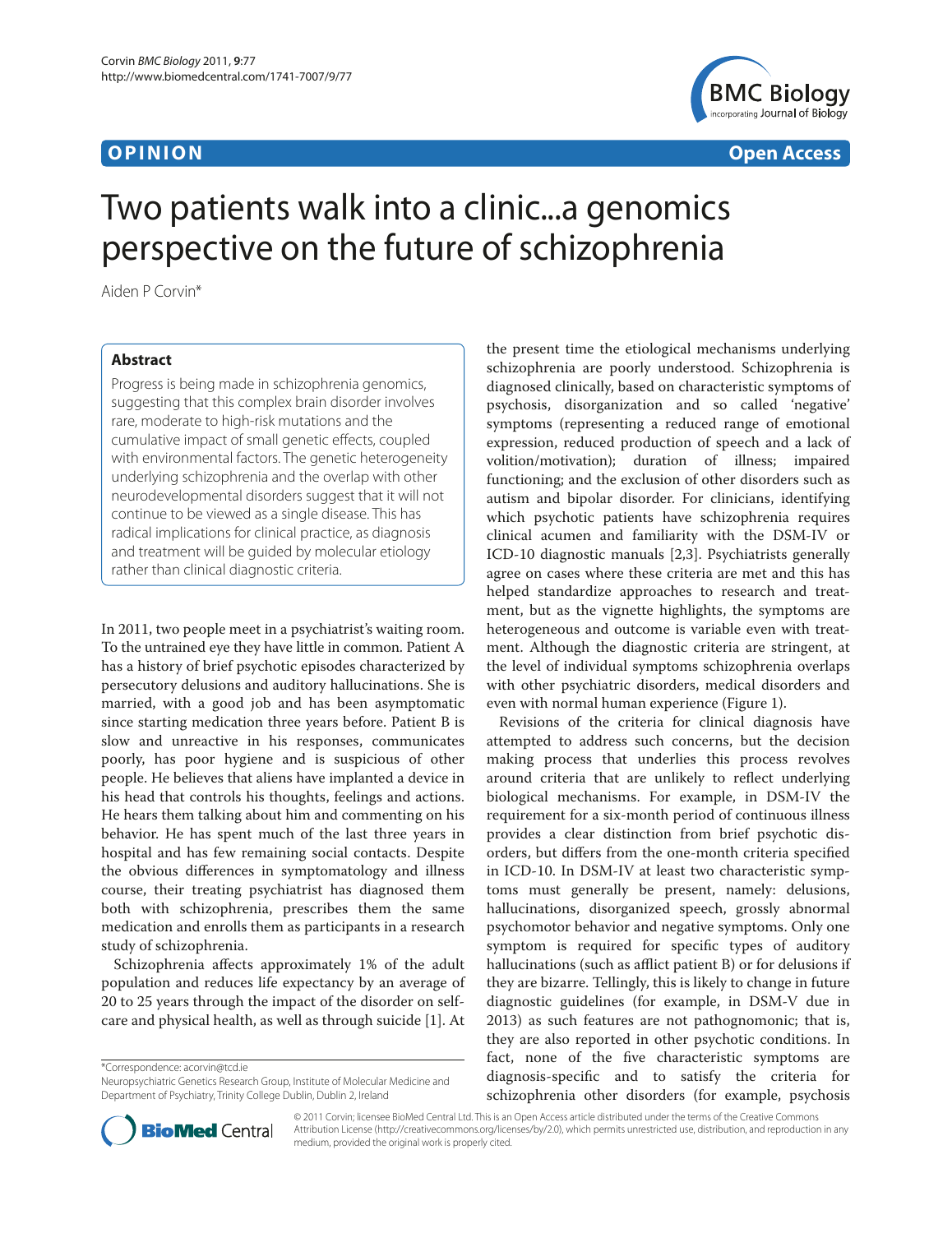



**behavior**

Major depressive disorder Intellectual disability **Encephalitis** Parkinson's disease

Dementia

due to a general medical condition) must first be excluded. Explicit in the criteria, the negative impact of the illness on social and occupational function is part of the diagnosis, although this will reflect a myriad of personal, family, cultural, societal and medical factors. Attempts to differentiate patients who meet the diagnostic criteria, such as A and B, based on clinical subtypes such as 'paranoid type' or 'disorganized type' have not proved fruitful either, as features of the illness can change over time. Indeed, these subtypes are likely to be abandoned in future guidelines.

Given such a challenging range of clinical phenotypes, it is not altogether surprising that animal models of schizophrenia based on diverse human symptoms, or resulting from serendipitous clinical observation, have yielded few insights and no new therapies [4]. Implicit in most models is the assumption that schizophrenia is a single disorder, but an equally plausible view, echoing Bleuler's earlier conceptualization of a 'group of schizophrenias' [5], is that the clinical phenotype may capture several or more distinct molecular pathologies or diseases. However, despite the fact that schizophrenia is challenging, it is also a substantially heritable phenotype.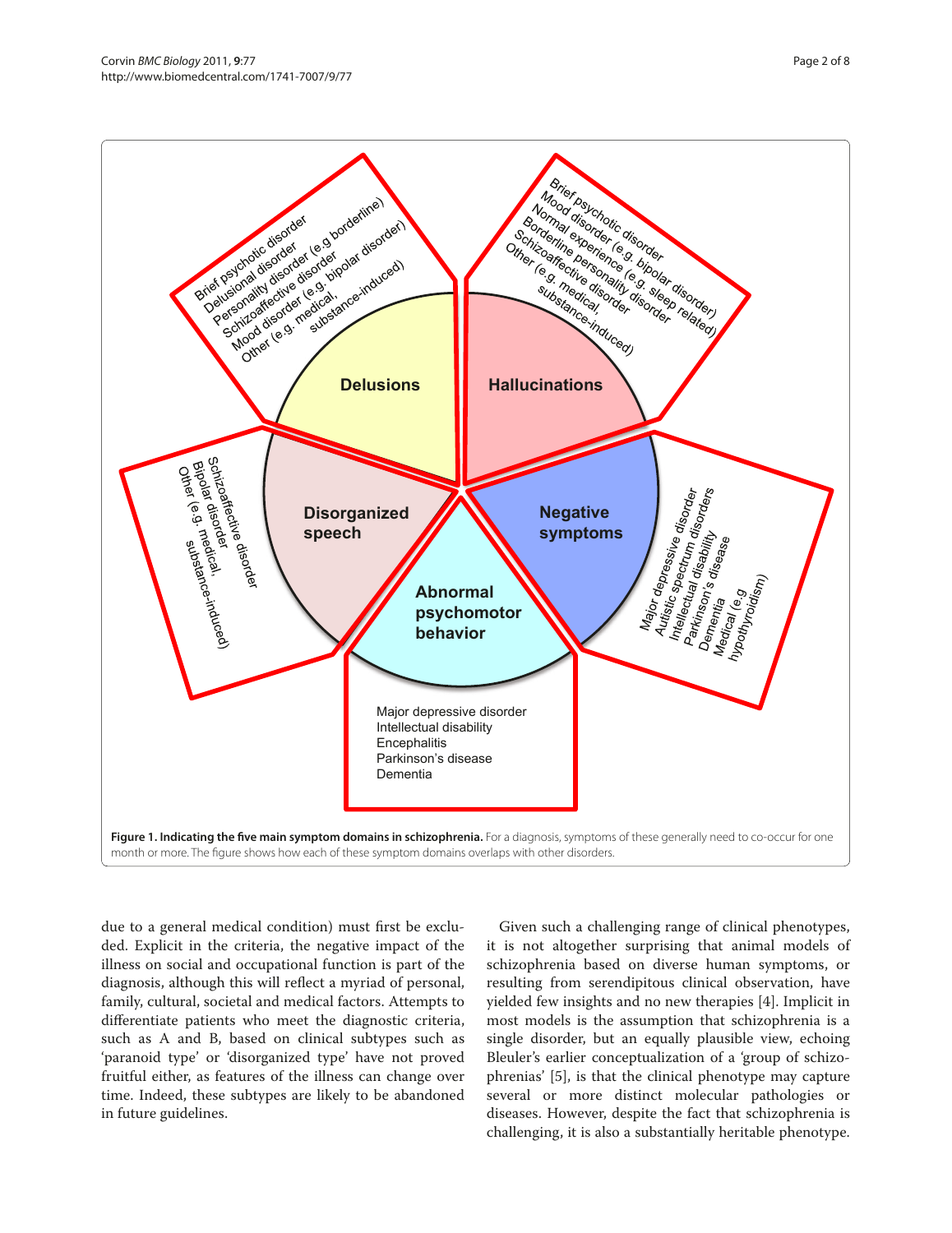Taking this as a starting point, recent progress in genomics may be helpful in guiding researchers towards a better understanding of the biological origins of this disease or group of diseases.

## **From genetic epidemiology to schizophrenia genes**

From epidemiological studies of risk in schizophrenia patients and their relatives it has been suggested that several (or more) susceptibility genes interact with each other and with environmental risk to cause illness. This is consistent with the common disease common variant (CDCV) model, which proposes that multiple common alleles each make a small contribution to susceptibility, and may combine, together with environmental risk factors, to cause disease when a certain threshold is reached. An alternative view is that susceptibility involves the influence of rare genetic variants either contributing to a common disease or capturing multiple rare diseases. Only relatively recently have the required molecular research tools become available to begin empirically testing these hypotheses (Figure 2). Both common risk variants, such as single nucleotide polymorphisms (SNPs) with a frequency of greater than 5% in the population, but with individually small effects (odds ratio  $(1.2)$  and rare variants with larger effects (odds ratio = 1.5 to ≥20) have been identified, provoking much speculation about the relative contribution of different classes or mechanisms of genetic risk and their potential interaction. And this is speculation, as collectively these risk variants at present explain only a modest proportion of total schizophrenia heritability (<5%).

# **Lessons learned from genome-wide association studies**

Genome-wide association studies (GWAS) support the involvement of common risk variants and implicate a number of specific genetic risk variants. Using a novel polygene score method, the International Schizophrenia Consortium identified substantial overlap in common putative risk alleles of small effect across the genome in schizophrenia datasets and estimated that these explain at least one-third of total variation in schizophrenia liability [6]. The same set of multiple genetic variants of small effect were also associated in a bipolar disorder sample, supporting findings for overlapping risk between these disorders from family-based epidemiological studies [7]. This polygenic model has received support in a recent large meta-analysis of GWAS conducted by the Psychiatric GWAS Consortium (PGC) [8] and is informative in suggesting that hundreds of common risk variants may be involved in susceptibility without confirming which SNPs are contributory.

As of autumn 2011, a number of reported schizophrenia GWAS and a meta-analysis by the PGC have

provided significant evidence for ten susceptibility loci [8-13] (Table 1). In keeping with the epidemiological data and polygene score analysis, many of these loci appear to confer liability to both schizophrenia and bipolar disorder [8]. Trying to move from these loci, many of unknown function, to a coherent molecular framework for schizophrenia is a daunting task, although one also faced in other common diseases, including diabetes and inflammatory bowel disease. Individually the variants are of modest effect (for example, increasing risk from 1 to 1.15) and collectively they account for a small proportion of total variance in risk; findings that are of limited diagnostic or prognostic utility. For biologists, investigating such small and probably subtle effects in model systems is challenging and may not be particularly informative. However, the ultimate goal of GWAS is the discovery of biological risk pathways underlying complex traits and there is little reason to believe that schizophrenia will prove different to other traits where progress has been made, including height and blood pressure [14,15].

From the list of identified common schizophrenia risk loci, at least two (*MIR137* and *ZNF804A*) appear to have a role in regulating other genes. Relatively little is known about the role of the microRNA 137 (*MIR137*) gene in brain function, although it has been implicated in neuronal maturation and adult neurogenesis. Interestingly, four of the other GWAS-implicated susceptibility genes (*TCF4*, *CACNA1C*, *CSMD1* and *C10orf26*) have predicted miR-137 target sites. In the PGC dataset, SNPs mapping to the 301 high-confidence predicted gene targets of miR-137 were also enriched for association signals, compared with other genes of similar size or genetic marker density, making the *MIR13* locus and network an attractive target for further investigation [8].

Larger GWAS datasets are being collected and may be useful in identifying additional common risk variants and further informing biology, a brute force approach that has been useful with other complex traits as described above [14,15]. Having a better estimation of small genetic effects can be informative for several reasons. At a summary level, it will be useful to have better estimates of the proportion of schizophrenia heritability captured by common SNPs and to know how this overlaps with other disorders. In the International Schizophrenia Consortium paper, one noteworthy finding from the polygene score analysis was that the common risk identified extended to bipolar disorder but not to seven other common medical disorders, including multiple sclerosis, diabetes and hypertension [6]. Analyses currently underway are assessing whether schizophrenia genetic risk extends across psychiatric phenotypes, including autism, depression and attention-deficit hyperactivity disorder (ADHD). This will be important in helping to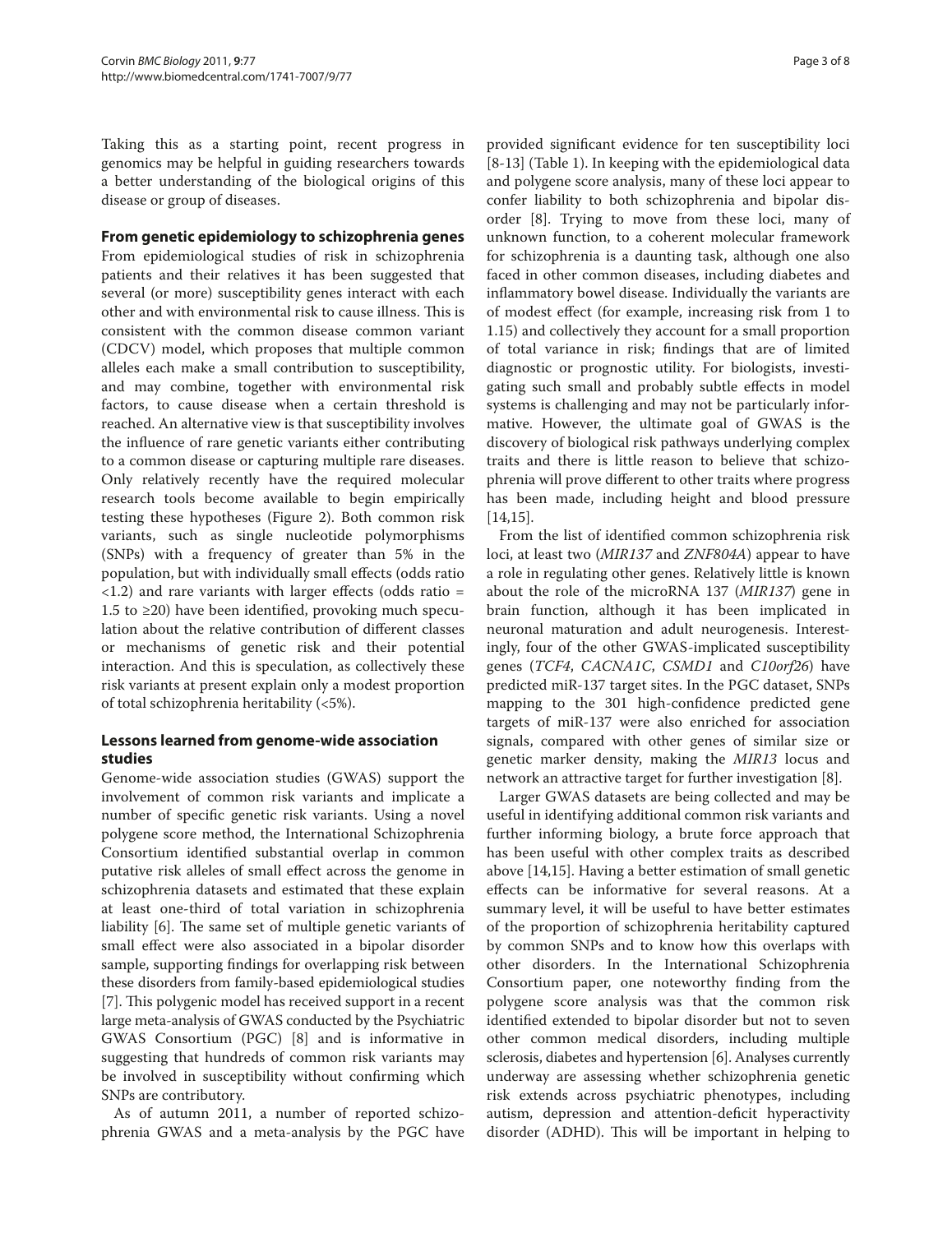

determine whether these are etiologically related or distinct conditions.

Having better estimates of small effects may also clarify whether common risk SNPs cluster in discrete molecular pathways; pathway analyses based on current data have been equivocal, although providing some support for involvement of cell adhesion pathways. A related question is whether risk pathways capture discrete risk subgroups of patients defined by symptoms, clinical disorder, or some broader liability to developmental disorder? From these data it will also be possible to estimate whether a liability threshold of common variants is sufficient to cause schizophrenia, and whether this can be applied to individual risk prediction. At present, the lesson emerging from other disorders is that, where identified risk variants explain only a small proportion of total heritability (as is the case now for most diseases), or where heritability is modest, common risk variants are unlikely to have the discriminatory power to improve risk prediction [16].

# **Structural genomic variation and schizophrenia**

There is accumulating evidence for involvement of rare, genomic structural variation in schizophrenia. The two most persuasive schizophrenia genetics findings from the pre-genome era emerged from cytogenetic studies. In the

first, a balanced translocation between chromosomes 1 and 11, causing a mutation of the gene disrupted-inschizophrenia 1 (*DISC1*), strongly segregates with mental disorder in a large Scottish kindred [17]. Carrying the mutation has a large effect on liability to both schizophrenia and mood disorder. Outside this family, there is some evidence that other variants at the *DISC1* locus are associated with other neuropsychiatric and cognitive phenotypes, but the translocation has not been identified in other families. The second finding is the association of schizophrenia with 22q11.2 deletion syndrome (22q11.2DS; also known as velo-cardio-facial syndrome), which has an incidence of 1 in approximately 4,000 live births and leads to a varied set of symptoms, including physical defects and learning disabilities. Phenotypic expression of 22q11.2DS is highly variable and can affect multiple organs and tissues, but carriers also have a 30-fold increased risk of schizophrenia. Animal models have been highly informative in clarifying how these mutations impact on brain development and function (reviewed in [18,19]). These models represent rare genetic forms, however, and it remains a matter of debate whether this limits their construct validity as models of schizophrenia [4].

The past five years have seen increased awareness of the presence and importance of submicroscopic deletions,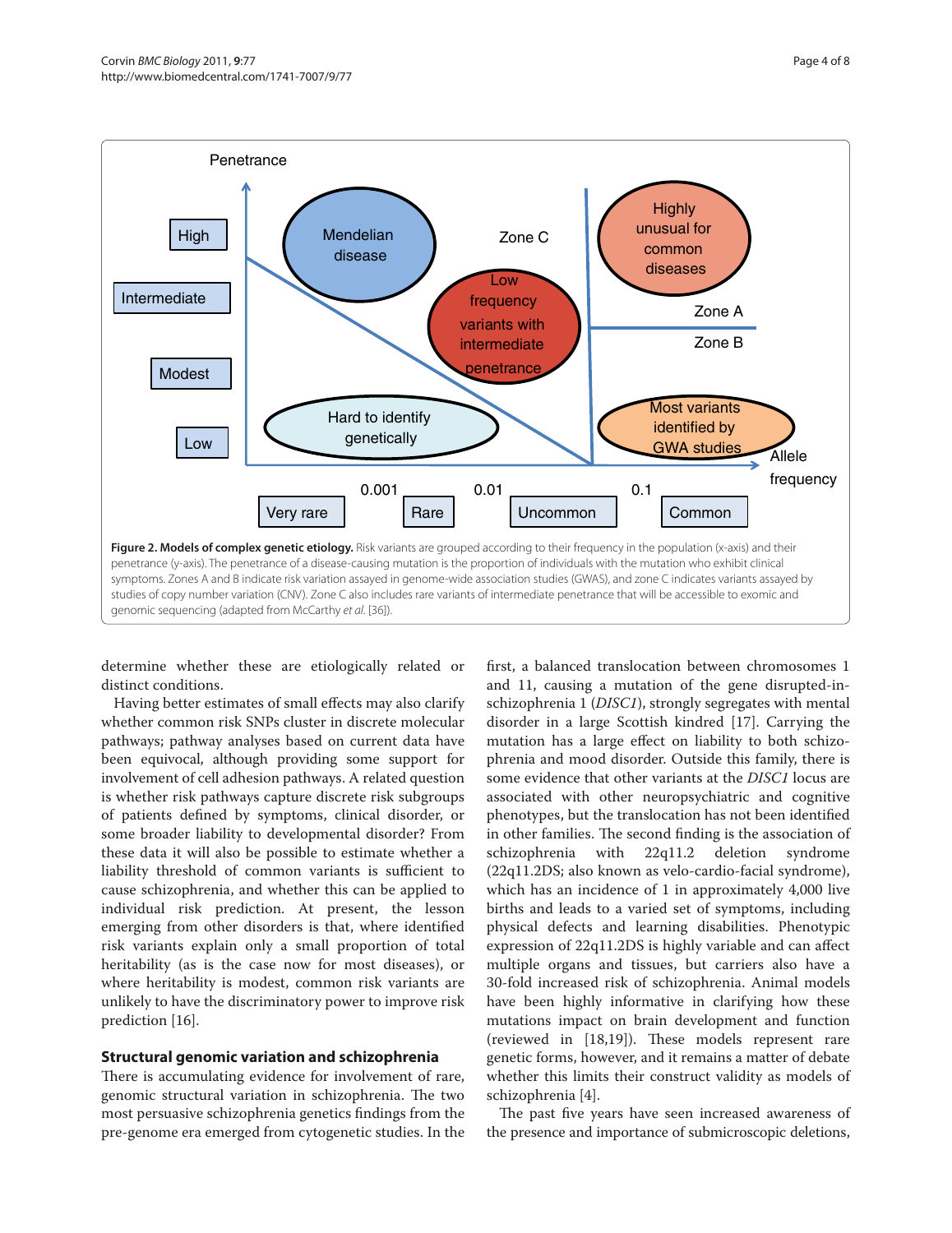**Confirmed common risk variants for schizophrenia**

| P-value<br>Variant<br>$1.5x10^{-11}$<br>rs1625579<br>$1.9x10^{-9}$<br>rs2312147 | <b>Odds Ratio</b><br>1.12 | 95% CI<br>1.09-1.16                                                                                                     | Gene<br>MIR 137               | Reference                                                                                                  |
|---------------------------------------------------------------------------------|---------------------------|-------------------------------------------------------------------------------------------------------------------------|-------------------------------|------------------------------------------------------------------------------------------------------------|
|                                                                                 |                           |                                                                                                                         |                               |                                                                                                            |
|                                                                                 |                           |                                                                                                                         |                               | 8                                                                                                          |
|                                                                                 | 1.09                      |                                                                                                                         | VRK2                          | 13                                                                                                         |
| $2.5 \times 10^{-11}$<br>rs1344706                                              | 1.1                       | $1.07 - 1.14$                                                                                                           | ZNF804A                       | 9                                                                                                          |
| $4.65 \times 10^{-8}$<br>rs17662626                                             | 1.2                       | $1.13 - 1.26$                                                                                                           |                               | 8                                                                                                          |
| rs2021722                                                                       | 1.15                      |                                                                                                                         | HLA region                    | 8,10,11,12                                                                                                 |
| rs10503253                                                                      |                           |                                                                                                                         | CSMD1                         | 8                                                                                                          |
| rs7004633                                                                       | 1.1                       |                                                                                                                         |                               | 8                                                                                                          |
| rs7914558                                                                       | 1.22                      |                                                                                                                         | CNNM <sub>2</sub>             | 8                                                                                                          |
| rs12807809                                                                      |                           |                                                                                                                         | <b>NRGN</b>                   | 8,11                                                                                                       |
| rs12966547                                                                      | 1.4                       |                                                                                                                         |                               | 8,10,11,12                                                                                                 |
|                                                                                 |                           | $2.18 \times 10^{-12}$<br>$1.45\times10^{-8}$<br>$2.75 \times 10^{-8}$<br>$2.23 \times 10^{-8}$<br>$2.8 \times 10^{-9}$ | 1.16<br>$1.11 - 1.21$<br>1.16 | $1.11 - 1.19$<br>$1.07 - 1.14$<br>$1.15 - 1.29$<br>1.09-1.24<br>TCF4<br>$2.35 \times 10^{-8}$<br>1.28-1.52 |

### **Table 1. The main replicated risk variants identified for schizophrenia with their locations and effect sizes**

**Confirmed rare variant risks for schizophrenia**

| Chomosome<br>CNV type | Position (Mb) | P-value                 | <b>Odds Ratio</b> | 95% CI         | Gene     | Reference |
|-----------------------|---------------|-------------------------|-------------------|----------------|----------|-----------|
| 1q21.1 del            | 143.8-146.6   | $2.2 \times 10^{-8}$    | 8.3               | $3.7 - 19.9$   |          | 21,22,23  |
| 1q21.1 dup            | 143.8-146.6   | $2 \times 10^{-3}$      | 3.7               | $1.5 - 8.7$    |          | 23        |
| 2p16.3 del            | 50.7-51.3     | $5.5 \times 10^{-9}$    | 8.2               | 3.8-19.4       | NRXN1    | 23,25     |
| 3q29 del              | 197.2-198.83  | $4x10^{-4}$             | 2.9               |                |          | 23,24     |
| 7q36.3 dup            | 158.7-158.81  | $8.3 \times 10^{-5}$    | 16.4              | 3.11, infinity | VIPR2    | 23,24     |
| 15q11.2 del           | 20.3-20.8     | $6x10^{-4}$             | 2.73              | 1.5-4.89       |          | 22        |
| 15q13.3 del           | 28.2-30.6     | $2x10^{-9}$             | 9.9               | $4.3 - 24.4$   |          | 21,22,23  |
| 16 dup                | 9.09-9.12     | $1 \times 10^{-4}$      | 12.9              | 2.8-121.4      | C16orf72 | 23        |
| 16p11.2 dup           | 15.0-18.0     | $1.5 \times 10^{-12}$   | 11.6              | $5.6 - 29.3$   |          | 23        |
| 16p13.1 dup           | 29.5-30.2     | $7 \times 10^{-3}$      | 3.27              | 1.29-7.94      |          | 26        |
| 17p12 del             | 14.0-15.4     | $5x10^{-5}$             | 10                | not presented  |          | 27        |
| $22q11$ del           | 17.1-19.9     | $< 1.0 \times 10^{-16}$ | 44                | 35.9-infinity  |          | 23        |

The Odds Ratio (OR) is a measure of effect size. It is the ratio of the odds of the variant occuring in the group of people with disease versus the ratio in the control group.

The 95% confidence interval (CI) gives the range within which the true OR lies with a 95% probability.

CNV denotes a copy number variant, which may either be a deletion (del) or duplication (dup).

An asterisk indicates that more than one variant has been implicated at this locus. Details for rare variants are provided where only one gene is implicated; typically, the other CNVs implicate 10 to 20 or more genes.

duplications and rearrangements in the human genome. A seminal paper by Walsh and colleagues [20] identified an increased rate of novel deletions and duplications of genes in schizophrenia cases, particularly those with an early age at onset. Following on from the Walsh paper, two large consortia studies identified an association of copy number change at chromosome 1q21.1 and deletions of chromosome 15q13.3 with schizophrenia [21,22]. Subsequent studies have reported evidence for an association between schizophrenia and more copy number variations (CNVs), including both chromosomal microdeletions and microduplications (reviewed in [23,24]). Some of these span many genes, but the 2p16.3, 7q36 and 16p13.2 loci specifically implicate individual genes (*NRXN1*, which encodes a synaptic adhesion protein, *VIPR2*, which encodes a neuropeptide receptor, and

*C16orf72*, respectively) [23-25]. Each of these loci is reported to increase schizophrenia risk from two- to tenfold, making these interesting targets for further research [26-28] (Table 1).

Although individually rare, cumulatively the structural mutations identified to date involve approximately 5% of cases of schizophrenia. An unexpected finding is that these CNVs also confer risk for a range of other developmental phenotypes, including autism, learning disability, ADHD, seizure disorder, other physical anomalies and obesity. As an example, carriers of the 15q13.3 deletion have an increased rate of schizophrenia (6 to 9%), autism (approximately 10%), learning disability (approximately 50%) and epilepsy (approximately 30%), but a subset have no discernable clinical findings [29]. For each of these loci further studies are required to identify whether there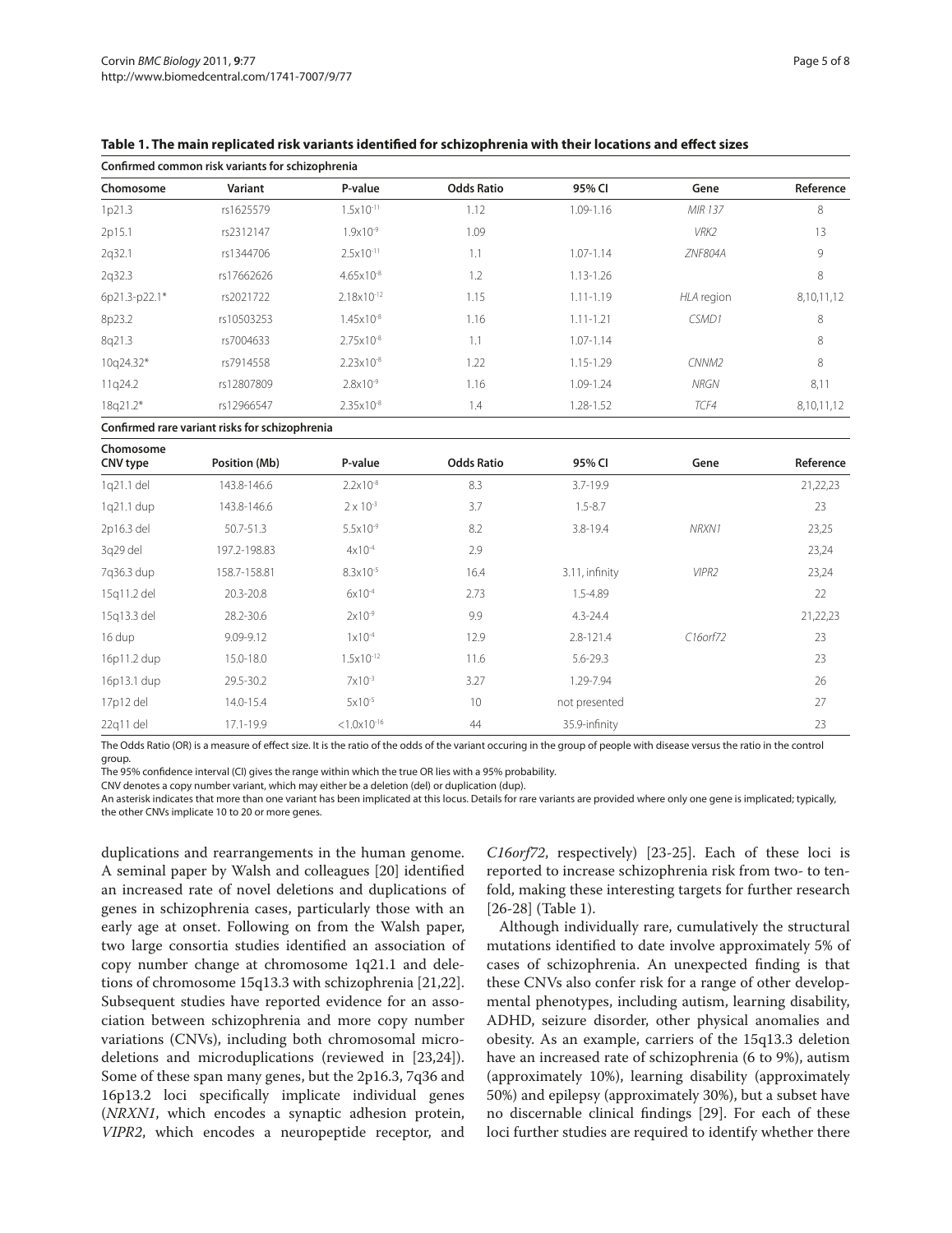are core features associated with the mutation (as for 22q11.2DS) or whether they involve such a wide range of phenotypic effects that syndromal classification will be difficult. Significantly, this phenotype list does not include bipolar disorder, where evidence for involvement of structural variation is more equivocal. However, this may reflect sample ascertainment as recent data suggest that CNVs contribute to the risk of early onset bipolar disorder (Jonathan Sebat, personal communication).

How much of schizophrenia risk involves rare mutations and how many of these require a background of other mutations or common risk effects for disease expression? These critical questions will define the rate of progress in translating genetic findings into biological insights. Although of much larger effect than the common variants defined as risk alleles by GWAS studies, most of the CNVs reported to date occur, albeit at lower frequency, in unselected control populations. In parallel with developing model systems for these mutations, it will be necessary to assess their penetrance and to establish whether more subtle phenotypes (for example, dyslexia or anxiety disorders) occur in seemingly unaffected individuals. Carefully defined control populations are important: the DISC1 family provide a salutory lesson as the original proband had a diagnosis of conduct disorder, rather than a major mental illness, and would have met control rather than case criteria in the standard case-control association study design. This highlights the complexity of the task at hand: it may be necessary to reevaluate study design - and the results of previous studies - on the basis of new genetic information.

# **Studying sequence-level mutations in schizophrenia**

Exomic and whole genome sequence data will become available for hundreds, if not thousands, of schizophrenia patients in the next couple of years. What will this teach us? The limited reported sequence data currently available suggest that there may be an increased rate of potentially deleterious *de novo* mutations in schizophrenia patients compared to control subjects [30]. For example, an excess of missense variants has been reported in the gene *GRIN2B*, encoding the NMDA receptor subunit NR2B, in schizophrenia and autism but also with other neurodevelopmental phenotypes [31,32]. Assessing the significance of rare or unique mutations across the genome to disease manifestation, particularly if these fail to converge on the same genes, will be difficult as there may be just too many mutations to identify which have a causal role. One obvious starting point will be to assess sequence data at genes implicated by existing GWAS (for example, *TCF4*) and structural variation studies (for example, *NRXN1*). As the number of risk loci expands it will become possible to test specific hypotheses based on implicated risk pathways, although the success of this approach will require better pathway annotation. Lessons may also be learned from severe neurodevelopmental disorders where null mutations may have profound phenotypic effects on brain structure but less deleterious mutation may result in more subtle phenotypes, which could include schizophrenia [33]. As an example, Pitt-Hopkins syndrome, a developmental disorder with severe learning disability, can be caused by haploinsuffiency of either of two known schizophrenia risk genes, *TCF4* or *NRXN1*. It is still too early to know whether such examples are representative, but based on the structural variation data it seems reasonable to investigate genetic mutations based on data generated across a range of neurodevelopmental phenotypes.

# **From genes to biology**

This is an interim phase in our understanding of the genetic architecture of schizophrenia. Conceptually the framework involves hundreds or even thousands of very modest risk alleles but also some number of rare mutations with a much larger effect on risk for certain individuals. Having rare, high penetrance mutations is a significant breakthrough, as it makes possible the development of model systems based on biology rather than on clinical symptomatology. This is particularly applicable where individual genes or point mutations are involved. Affected individuals become obvious targets for studies ranging from clinical investigation of their symptomatology, treatment response and outcome to imaging of their neural circuits and studies of blood cells reprogrammed as stem cells and differentiated as neurons in culture. In parallel, the mutations themselves can be modeled in cellular or animal systems. Increasingly sophisticated methods for examining neural circuits *in vivo* using viral tracing or optogenetics are also becoming available, but are beyond the scope of this article (reviewed in [34]).For each implicated mutation it will be important to know the resultant cellular and behavioral phenotypes, the signaling or other mechanisms that result in these phenotypes and whether the phenotypes can be rescued by intervention with novel or known therapeutic agents. Taking the example of DISC1, we know that the normal regulation of neural progenitor proliferation by modulation of GSK3beta/beta-catenin signaling is disrupted in DISC1 mutants and it will be interesting to see if the same process is disturbed by other mutations. Experiments across mutations may define whether future therapies target a molecular risk mechanism common to most schizophrenia patients, a strategy that recent experiments on neuronal cell cultures derived from four unrelated schizophrenia patients suggests may be successful [35], or are much more focused on smaller groups based on many molecular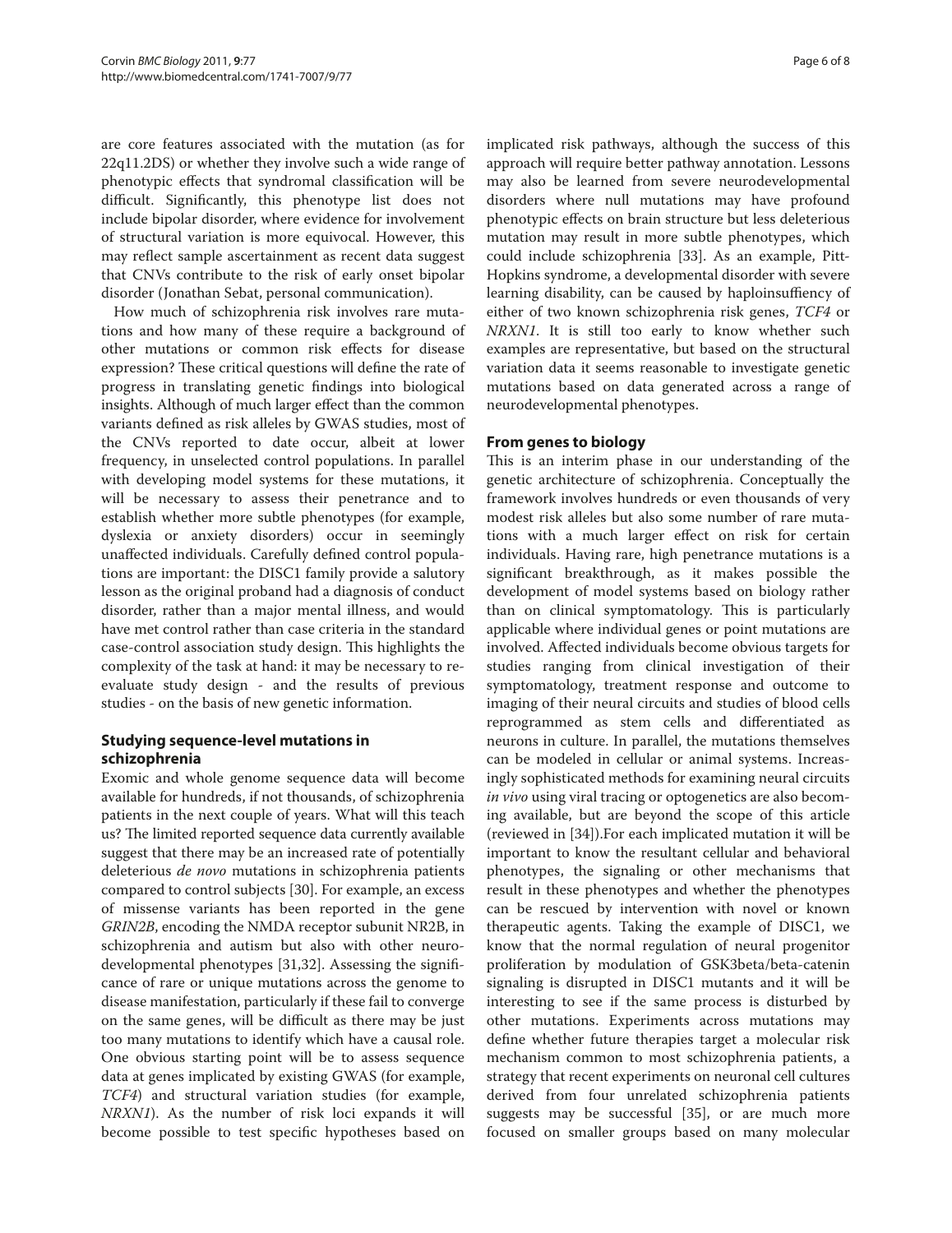etiologies. In turn, this raises a more profound question: are we investigating the clinical phenotype 'schizophrenia' or is this only one phenotypic outcome of different neurodevelopmental pathologies?

Answering this question will shape the future of nosology and define how psychiatric care is delivered in the future. Currently, DSM-IV classification draws a clear distinction between schizophrenia and other neurodevelopmental disorders. From analysis of genomic structural variation this seems artificial, as a significant subset of schizophrenia patients share overlapping molecular pathology with patients diagnosed with other developmental phenotypes, including learning disability, autism and epilepsy. Will future care to these families be delivered along existing guidelines based on clinical expertise or defined by molecular etiology?

Risk mutations may arise *de novo*, but may also be inherited, as is the case for 75% of individuals with 15q13.3 microdeletions. Within a family, carrying a risk mutation may represent risk for a constellation of developmental phenotypes. Systematic and standardized assessment of mutation carriers will be required to identify whether there are core features for specific genomic syndromes, to develop screening criteria to identify carriers and to define who should be screened. Although the known CNVs increase risk for a range of adverse outcomes, most CNVs are not 'causative' in a deterministic Mendelian genetics sense and their role in increasing risk is likely to be dependent on other genetic or environmental factors. To provide genetic counseling to families, a better model of the molecular framework that underlies these phenotypes will be required. Current estimates of the penetrance of known risk mutations are based on ascertainment from highly selected populations (for example, patients with developmental disorders) who may have a higher burden of other mutations than is representative in the general population. For the molecular data to be meaningful, prospective studies to group genetic risk factors and collect information on environmental risk factors will be required. For 'schizophrenia' this may be challenging as the known environmental risk factors are typically small (for example, obstetric complications), difficult to quantify (for example, cannabis exposure), or difficult to interpret (for example, urban living).

Returning to patients A and B, enrolled as cases in a 'schizophrenia' research study, this may have significant ramifications for future schizophrenia studies as we try to understand differences in symptoms, treatment response, course of illness and outcome evident in clinical populations. Recognizing that a proportion of patients carry high penetrance risk mutations may demarcate a 'syndromal' form of schizophrenia, or patients at risk of neurodevelopmental phenotypes including psychotic symptoms, much as is happening within autism spectrum disorders now. Within this 'syndromal schizophrenia' group, further distinctions may be possible based on molecular etiology. A corollary of identifying patients

with more genetic forms of a disorder is that this might also identify patients with a less genetic form. It is too early to tell whether having different levels of molecular risk is associated with differences in symptom severity, treatment response or outcome. But this may emerge as useful information in advising patients on risk of recurrence, relapse prevention or therapeutics. Having this information may also influence how doctors interpret symptoms: in a carrier of a 15q13.3 deletion, are insidious negative symptoms due to schizophrenia, reflective of social impairments due to an autistic spectrum disorder, or actually just a feature of the neural systems affected? In the real world, clinicians know that many patients do not fit neatly within existing diagnostic categories. As an illustrative example, a patient may have attended psychiatric services since childhood and been diagnosed with developmental delay, 'behavioral problems', and subsequently an autistic spectrum disorder, and in adulthood schizophrenia. Knowing that this patient has a pathogenic *NRXN1* mutation may provide a much sounder basis on which to diagnose or prescribe treatment.

Projecting (speculatively) to the clinic of 2025, it may be that for patient A, after the molecular diseases that cause schizophrenia are excluded, only a modest burden of common risk variants are identified. The episode is identified as proximal to a psychological stressor; she receives a focused psychotherapy to address how she dealt with the stressor, the risk of recurrence is low and pharmacotherapy is not indicated. Patient B is identified as having a mutation that has a functional effect on a signaling mechanism, this is known to respond to an existing therapy, and his medication is altered appropriately. He also has a significant family history of seizure disorder and autism and the family is being investigated further by clinical geneticists to further our understanding of the genetic basis of, and relationships amongst, these conditions.

Published: 11 November 2011

#### **References**

- 1. Tiihonen J, Lonnqvist J, Wahlbeck K, Klaukka T, Niskanen L, Tanskanen A, Haukka J: 11-year follow-up of mortality in patients with schizophrenia: a population-based cohort study (FIN11 study). *Lancet* 2009, 374:620-627.
- 2. American Psychiatric Association: *Diagnostic and Statistical Manual of Mental Disorders.* 4th edition. Washington DC; American Psychiatric Publishing; 2000.
- 3. World Health Organization: *International Classification of Mental and Behavioural Disorders-10*. Geneva: WHO; 1992.
- 4. Nestler EJ, Hyman SE: Animal models of neuropsychiatric disorders. *Nat Neurosci* 2010, 13:1161-1169.
- 5. Bleuler E: *Dementia Praecox or the Group of Schizophrenias.* New York; International Universities Press; 1950.
- 6. International Schizophrenia Consortium: Common polygenic variation contributes to risk of schizophrenia and bipolar disorder. *Nature* 2009,